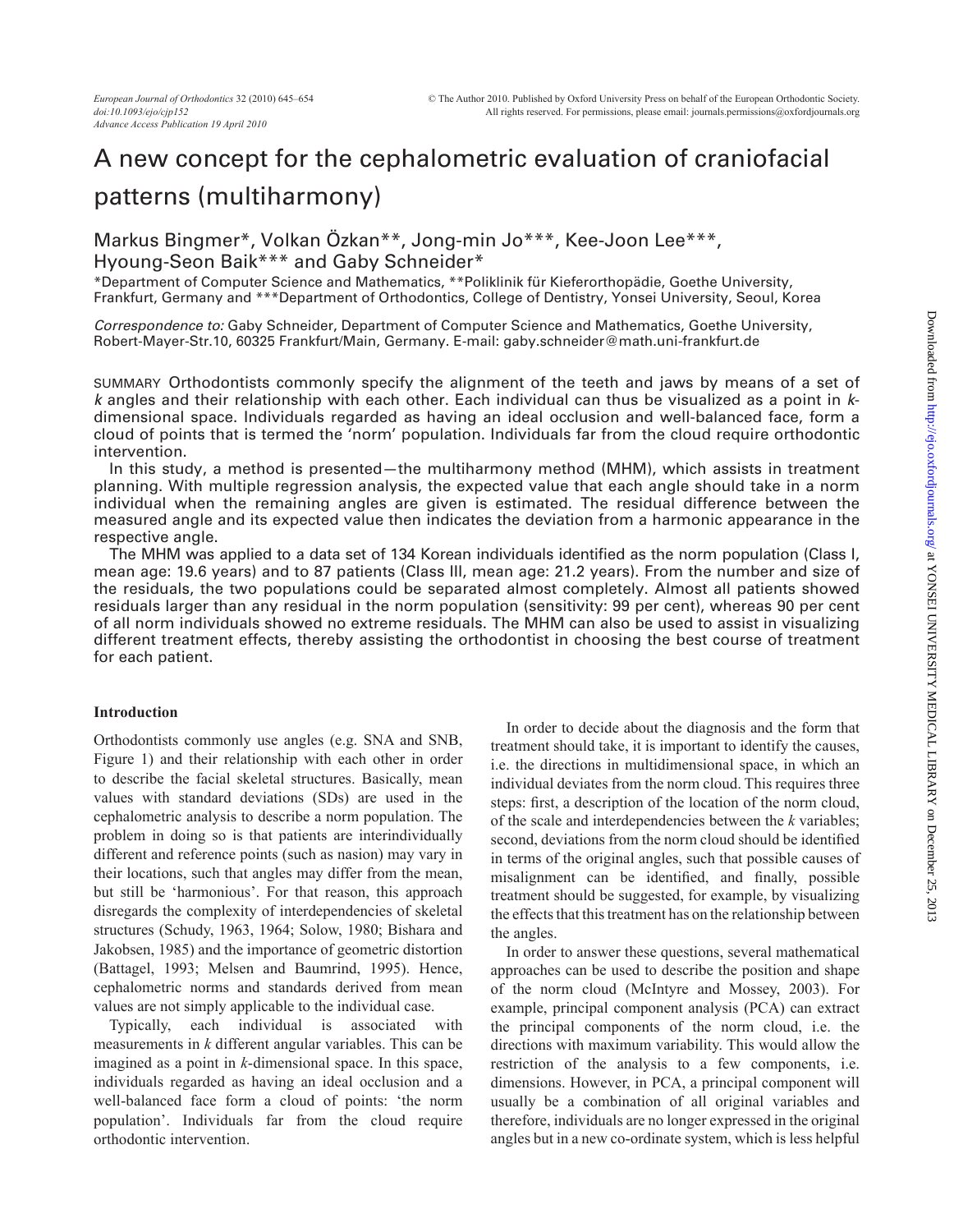

**Figure 1** Illustration of the five angles (SNA, SNB, NSBa, NL–NSL, and ML–NSL) used to quantify the alignment of the teeth and jaws.



**Figure 2** Illustration of the idea that the concept of harmony requires the consideration of relationships between variables. Let *X* and *Y* be two cephalometric angles. If these are positively correlated in the population (cloud of points illustrated in B), an individual with measurements  $P =$  $(x,y)$  may appear normal in the univariate representation (univariate distributions illustrated in A) although the relationship between the angles  $x$  and  $y$  differs from the normal relationship (B), which can thus not be considered harmonic. *Vice versa*, an individual with extreme measurements  $[P' = (x', y')]$  in the univariate representations may still be harmonic if the correlation between its measurements agrees with the relationship in the norm cloud.

in orthodontic practice. Therefore, existing practical approaches rely on methods that can be based on the original set of angles.

The classic angular cephalometric analysis (Steiner analysis), which is widely used in orthodontics (Keim *et al.*, 2002), considers all angles separately (Schwarz, 1926; Downs and Aurora, 1948; Steiner, 1953; McNamara, 1984; McNamara and Ellis, 1988). This analysis is thus based on univariate distributions of the variables (Figure 2A). However, if the norm population shows a specific relationship between the variables, this approach is not sufficient because it disregards the fact that all angles must be in a specific relationship with each other in order to represent a harmonic appearance (e.g. Solow, 1966, see also Figure 2B for a simple example with two variables). In such cases, extreme individual angles can belong to a harmonic constellation (point *P*′ in Figure 2B), whereas intermediate individual angles can belong to an abnormal constellation if their relationship deviates from that in the norm population (point *P*, Figure 2).

Since correlations between angles are essential for the description of a hamonious appearance, the comprehensive analysis regarding floating norms (FN) was introduced by Segner (1989) and Segner and Hasund (1994). Further epidemiological studies have been performed by Hasund and Böe (1980), Järvinen (1986), Tollaro *et al.* (1996), and Franchi *et al.* (1998). This method determines one independent or explanatory variable (usually SNA) and describes its relationship to all other dependent variables as found in the norm population with simple linear regression analysis. These linear relationships then define the size of all other angles that would be expected in a 'harmonic' norm individual. Subjects, regardless as to whether they are orthognathic, retrognathic, or prognathic, can be classified as still harmonious. This definition of harmony will be called floating norm harmonic ('FN-harmonic'). The angles predicted for each SNA value are summarized in a table, called the 'harmony box' (Figure 3A). Deviations from the predictions are quantified with the standard error (SE) derived from multiple linear regression ('harmony scheme', grey area in Figure 3A).

The harmony box has several advantages. First, it takes into account that harmony requires specific relationships between the angles; second, it offers an overview of all measured angles in an individual and indicates when some angles deviate from their harmonic predictions, and finally, the FN method takes into account that there are many potentially harmonious angle combinations, namely all that can be represented in the harmony box on one horizontal line. Thus, if all variables fit the predictor (i.e. SNA), even extreme angles can be considered FN-harmonious.

However, FN-harmony requires only that all variables are in good relation to one predictor. This idea can be useful, but it disregards certain multidimensional relations (Figure 4), so that the diagnosis may not be appropriate. In addition, FN-harmonic angle combinations depend on the chosen independent variable: a harmony box based on SNA differs from one based on SNB (Franchi *et al.*, 1998, see also Figure 3). Finally, the vertical position of the harmony scheme crucially determines which angles are to be considered abnormal in one particular individual (Segner, 1989; Tollaro *et al.*, 1996).

In order to solve these difficulties, it was the aim of this study to develop a method that avoids the problem of predictor choice and that regards the interdependencies of skeletal structures when investigating the agreement between multiple cephalometric angles.

## **Materials and methods**

An approach is presented that is related to the harmony box (Beckmann and Segner, 2002) but avoids the problem of predictor choice by taking into account the multidimensional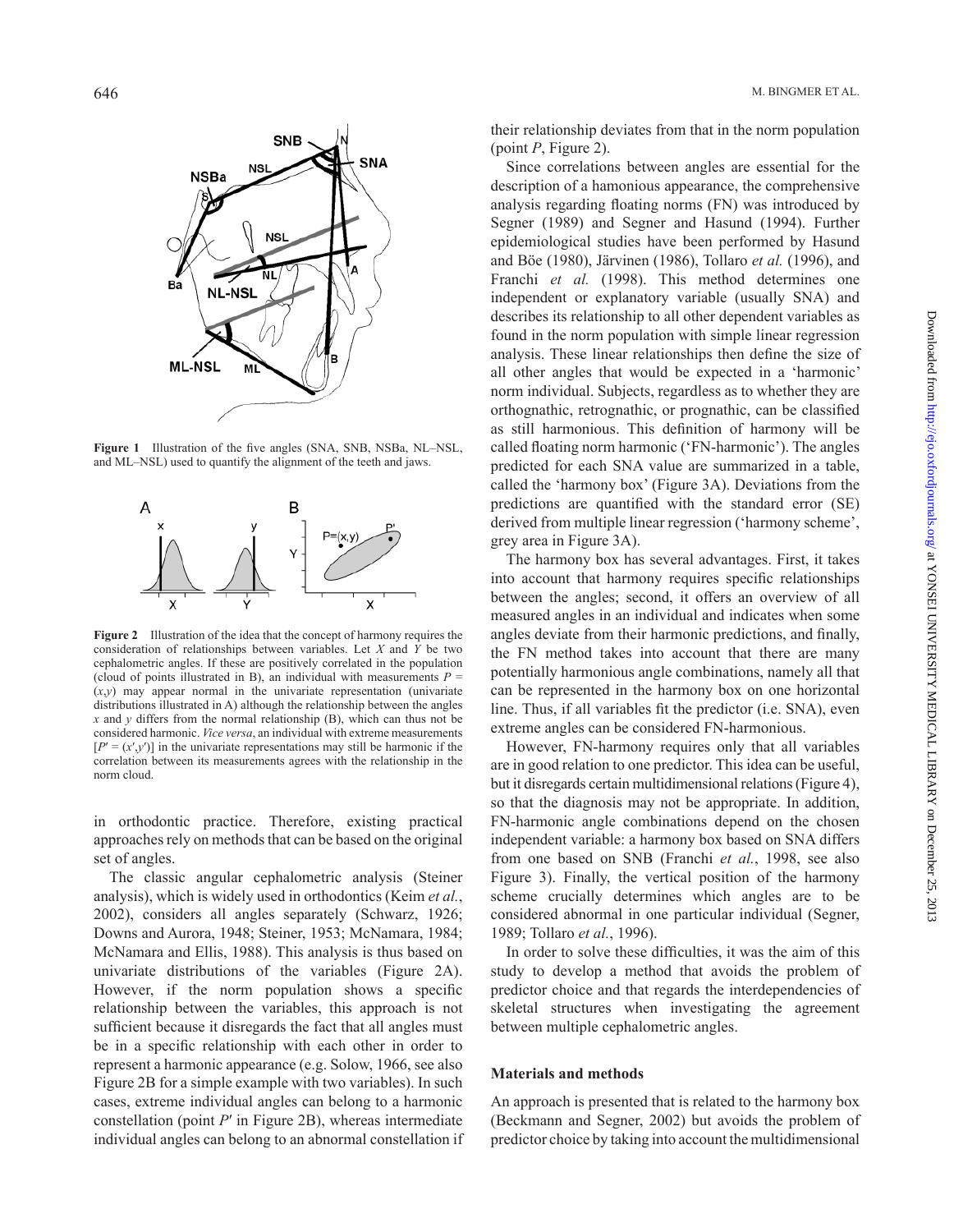| A          |                |             |        |            | в          |               |             |                |                   |
|------------|----------------|-------------|--------|------------|------------|---------------|-------------|----------------|-------------------|
| <b>SNA</b> | NL-NSL         | <b>NSBa</b> | ML-NSL | <b>SNB</b> | <b>SNA</b> | <b>NL-NSL</b> | <b>NSBa</b> | ML-NSL         | <b>SNB</b>        |
| 60         | 23             | 150         | 49     | 58         | 68         | 26            |             | 53             | 58                |
| 64         | 20             | 146         | 45     | 62         |            | 23            | 146         | 49             | 62                |
| 68         |                |             |        | 66         | 72         | 20            | 142         | 45             | $\left(66\right)$ |
| 72         | 17             | 142         | 41     | 70         | 76         | 17            |             | 41             | 70                |
| 76         | 14             | 138         | 37     | 74         |            | 14            | 138         | 37             | 74                |
| 80         |                | 134         | ჭჭ     | 78         | 80         | 11            | 134         | 33             | 78                |
| 84         |                |             |        | 82         | 84         | $\circ$<br>σ  |             | $\Omega$<br>≖₩ | 82                |
| 88         | $\overline{8}$ | 130         | 29     | 86         |            | 5             | 130         | 25             | 86                |
| 92         | 5              | 126         | 25     | 90         | 88         | 2             | 126         | 21             | 90                |
| 96         | 2              | 122         | 21     | 94         | 92         | -1            | 122         | 17             | 94                |
| 100        | -1             | 118         | 17     |            |            | -4            |             | 13             | 98                |
|            |                |             |        |            |            |               |             |                |                   |

**Figure 3** The harmony box as proposed by Segner (1989) derived from the Korean norm population analysed in the present study. (A) For each SNA value, each other angle is predicted with simple linear regression from SNA. Values on a horizontal line are identified as 'harmonic'. The grey area (harmony scheme) represents deviations of  $\pm 1$  standard errors derived from multiple linear regression. The five angles of an individual are represented as grey points. B: Harmony box derived from the same data set, with SNB as the predictor. For example, the combination  $SNA = 68$  and  $SNB = 66$  is considered harmonious in the analysis based on  $SNA (A)$ , while  $SNA = 68$  is considered too small as compared with  $SNB = 66$  when basing the analysis on  $SNB$  (B).



**Figure 4** Relationships taken into account by the floating norms (FN) harmony box (left) and by the multiharmony method (MHM; right): FN relates all variables to one pre-identified predictor (here: SNA), while MHM is symmetric in the sense that it relates every variable to all other angles.

relationship between all variables (Figure 4). It is therefore termed the 'multiharmony' method (MHM) and was introduced in detail by Bingmer (2008). The MHM defines a set of angles as multiharmonic if every angle corresponds to its prediction derived from all other angles with multiple linear regression. The difference between the predicted and the observed value in angle *i* then indicates potential abnormalities in this angle.

The approach was applied to a data set of 134 young Korean adults (70 males and 64 females, mean age 19.6 years) that had not received orthodontic treatment. They were selected from students enrolled at Yonsei University Dental Hospital, Seoul, Korea. The subjects had an ideal or near-ideal occlusion (Class I molar and canine relationship, normal overbite and overjet, not more than 3 mm of crowding or 1 mm of spacing, and no missing teeth) and a well-balanced face (Park *et al.*, 1989; Kao *et al.*, 1995; Baik *et al.*, 2000).

The method was also applied to 86 prognathic patients (46 males, mean age 21.7 and 40 females, mean age 20.6 years) diagnosed with a skeletal Class III malocclusion and treatment planned for orthognathic surgery at Yonsei University. The classification was based on pre-treatment cephalometric radiographs using the Segner/Hasund analysis (Segner and Hasund, 1994) and an individualized composite analysis (Ricketts, 1957; Steiner, 1959; Jarabak and Fizzell, 1972; Hasund and Böe, 1980).

The following measurements were carried out using an orthodontic diagnostic software program (FRWin; Computer konkret, Falkenstein, Germany; Figure 1): SNA, SNB, NL–NSL, ML–NSL, and NSBa. All cephalometric radiographs of the two groups were taken with the same device (Cranex 3+Ceph; Soredex, Schutterwald, Germany). The amplification factor was 1:1.1.

## *Deviations in multiple dimensions*

In order to describe the multivariate relationship between the angles in the norm population, multiple linear regression was used: Let  $X_i = (x_{1i}, ..., x_{ni})$  denote the observations of all *n* norm individuals in angle *i*. Then the 'harmonic' value  $\hat{X}_i$ of angle i is estimated from all other angles  $X_1, \ldots, X_{i-1}$ ,  $X_{i+1},..., X_k$  with multiple regression:

$$
\hat{X}_i = b_{i,0} + b_{i,1}X_1 + \dots + b_{i,i-1}X_{i-1} + b_{i,i+1}X_{i+1} + \dots + b_{i,k}X_k,
$$
\n
$$
i = 1, \dots, k.
$$
\n(1)

Thus, the coefficients  $b_{i,0},...,b_{i,k}$ ,  $i=1,...,k$ , which describe the multivariate relationship, that are perceived as normal are estimated from the norm population.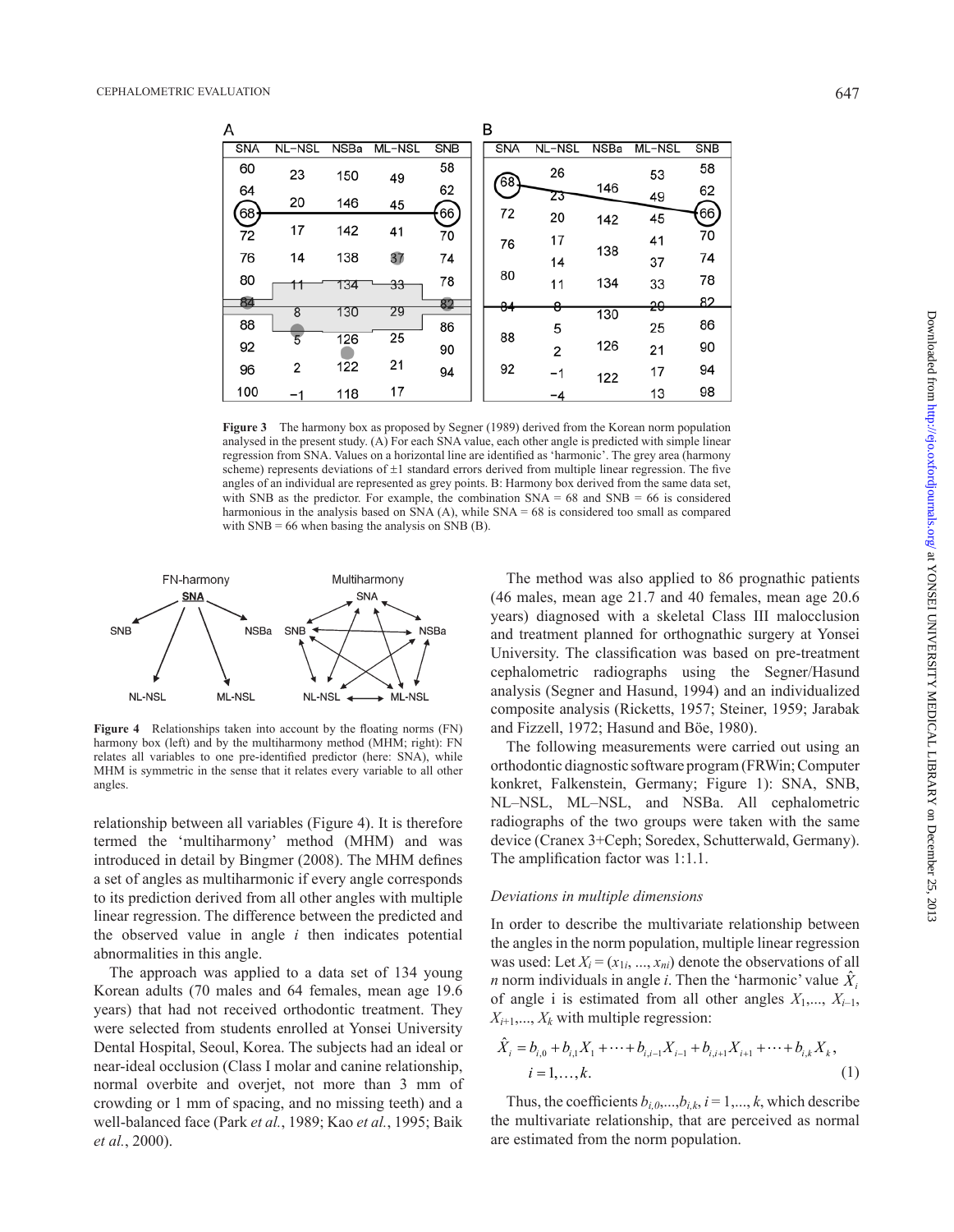In the second step, the system of equation  $(1)$  is used as a reference for additional individuals *Y* with measured angles  $(y_1,..., y_k)$  as follows: for each angle *i*, the value  $\hat{y}_i$  that would be expected in a norm individual with values  $y_1, y_2, \ldots, y_{i-1}, y_{i+1}, \ldots, y_k$  is predicted by (1):

$$
\hat{y}_i = b_{i,0} + b_{i,1}y_1 + \dots + b_{i,i-1}y_{i-1} + b_{i,i+1}y_{i+1} + \dots + b_{i,k}y_k.
$$

The residual

$$
r_i := y_i - \hat{y}_i, \quad i = 1, \dots k,
$$

i.e. the difference between the predicted and the observed size of the angle, indicates potential abnormalities in angle *i*.

Applying this procedure to all *k* angles yields *k* residuals, which can be visualized in a 'residual plot' (Figure 5), a specific type of parallel co-ordinate plot (Inselberg and Dimsdale, 1990). In this representation, each column shows one angle (SNA, NL–NSL, . . .). The ordinate of a point represents the size of the residual in that specific angle: if it is located close to zero (e.g. the black point in column NL– NSL in Figure 5), this indicates a small residual, i.e. the observed angle NL–NSL agrees closely with the value that is predicted from the other angles (SNA, NSBa, ML–NSL, and SNB). A large residual (e.g. the black point in column ML–NSL in Figure 5) indicates potential abnormalities in angle ML–NSL.

In order to determine whether a large residual indicates an abnormal deviation, its size  $r_i$  is compared with the residuals obtained for all individuals in the norm population (grey points in Figure 5). An extreme residual, i.e. a value larger than any residual obtained in the norm population, can indicate a potential need for treatment.



**Figure 5** Residual plot. Grey = residuals of norm individuals derived from multiple linear regression. For improved visibility, the points are scattered horizontally. Black = residuals of a patient. Percentages in brackets indicate the number of norm individuals with larger residuals in this angle (0 per cent: extreme residual).

## *Visualization of treatment objectives*

With the aid of the residual plot, whether a potential treatment will result in a multiharmonious angle combination can be investigated. In addition, the approach can suggest several possible treatment options and show whether a change in a single angle might represent sufficient adjustment.

The residual plot can be used in order to visualize the effect of a potential treatment (Figure 6). A patient's angle combination is shown as large triangles, and the effect that treatment of SNB (Figure 6A) or ML–NSL (Figure 6B) would have on the representation of this patient in the residual plot is shown by the smaller triangles. It can be observed that a reduction of SNB of less than 5 degrees yields a representation in which all residuals move into the grey norm clouds, indicating that the respective change might result in potentially successful treatment. In contrast, a change in ML–NSL by as much as 9 degrees can only move the SNA and SNB residuals to the border of the norm cloud.



**Figure 6** Use of the residual plot to determine the effect of changes in individual angles. Large triangles show the original measurements for one patient. Smaller triangles indicate representations after changing SNA (A) or ML–NSL (B).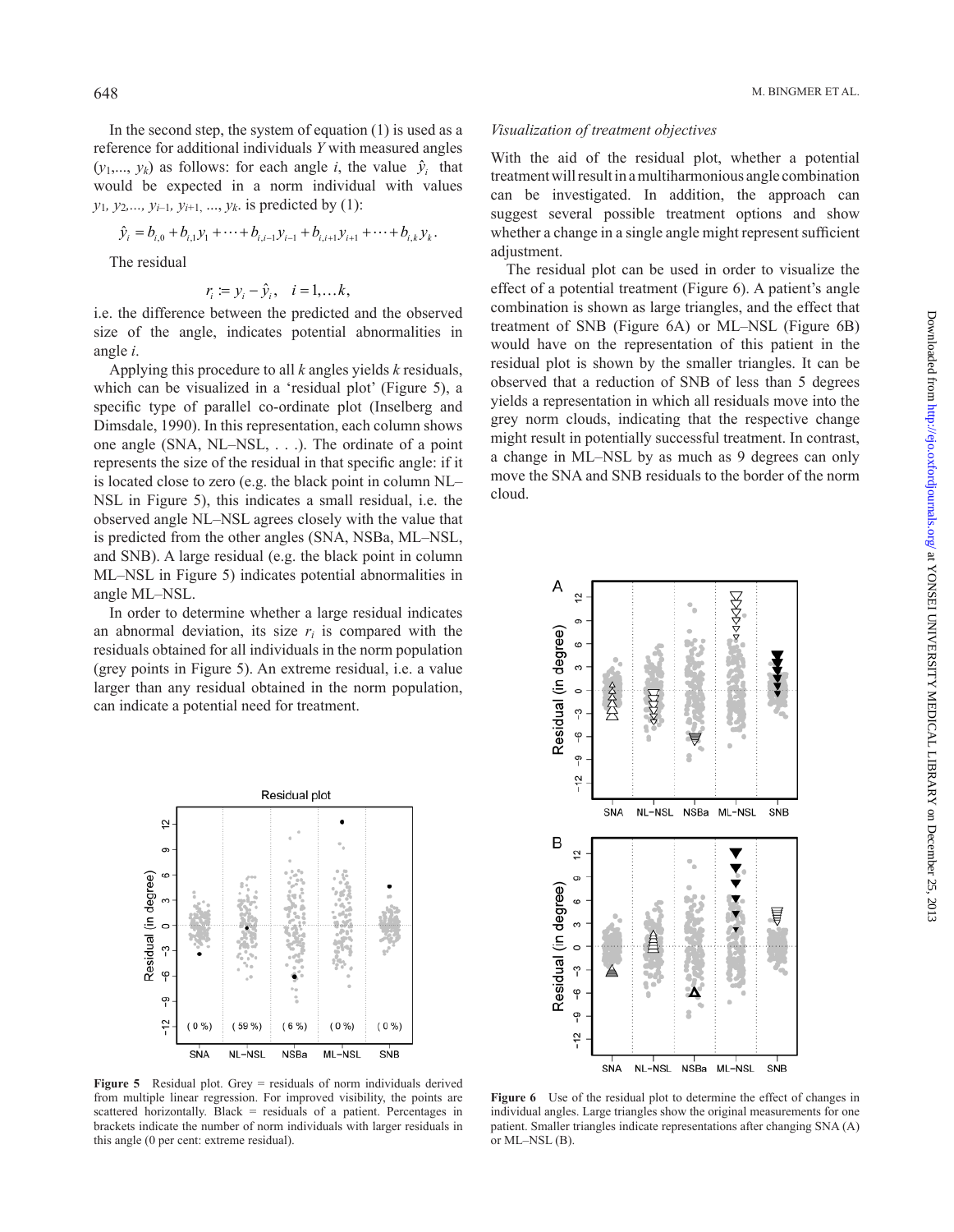It should be noted that a change in a single variable affects the residuals of all angles. This can be explained as follows: if the value  $X_{SNB}$  of SNB is reduced and all other variables are kept constant, then the prediction  $\hat{X}_{SNB}$  of SNB does not change, but the residual  $r_{SNB} = X_{SNB} - \hat{X}_{SNB}$  will be affected. For all other residuals, e.g. SNA, the value  $X_{\text{SNA}}$  is kept constant, but the prediction  $\hat{X}_{\text{SNA}}$  is affected by a change of SNB, yielding a new residual. The formal terms and relationships are given in Appendix 1. In other words, a change in angle  $j$  by  $\delta$  affects the  $j$ th residual by the same amount. The new residual of any other angle *i* is changed by  $-b_{ij}\delta$ , where  $-b_{ij}$  is the size of the respective multiple regression coefficient in (1).

In addition, the MHM allows direct computation of one specific set of changes in all angles when one is able to prespecify a particular set of residuals that are to be obtained. The details on this technical method can be found in Appendix 2.

## **Results**

In order to investigate the diagnostic usefulness of the MHM, it was applied to two populations of 134 norm individuals and 86 patients. When performing the analysis for a norm individual, that observation was first excluded from the norm population, and the multiharmonious relationship (1) was then derived from the remaining population before drawing the residual plot of this individual. With this procedure, 121 of 134 norm individuals yielded no extreme deviation, i.e. no residual larger than any other residual occurring in the remaining norm population (specificity: 90 per cent). Of the 134 norm individuals, only 13 had extreme residuals, 11 showing deviations only in one angle (Table 1). For the patient population, all but one showed extreme residuals, and 89 per cent of all patients had extreme deviations in at least two angles (sensitivity: 99 per cent, Table 1).

In comparison, when the harmony box was also applied to the same data set, all patients showed at least one angle outside the harmony scheme (sensitivity: 100 per cent, Table 1). However, since this harmony scheme only allows

**Table 1** Number of angles with extreme residuals in the norm and patient population for the defined multiharmony (MH) and floating norms (FN).

|    | No. of angles with<br>extreme residual | $\theta$ |    |    |          |    |          |
|----|----------------------------------------|----------|----|----|----------|----|----------|
| МH | Norm population                        | 121      | 11 |    | $\theta$ |    | $\theta$ |
|    | Patient population                     |          | 9  | 34 | 33       | 9  | $\Omega$ |
| FN | Norm population                        | 34       | 34 | 38 | 16       | 12 | $\theta$ |
|    | Patient population                     | $\theta$ | 4  | 27 | 27       | 23 |          |

Thus, the MHM demonstrated a high sensitivity and specificity with the existence of extreme residuals. When taking into account the size of the deviation from the most extreme individual, it was also found that such deviations were considerably larger in the patient than in the norm population (Figure 7A): deviations of norm individuals, if they occurred at all, were observed in all angles and ranged up to 0.4 SE of the linear regression, with an absolute mean of 0.2 SE. In contrast, deviations of patients had an absolute mean of 2 SE and ranged up to 7.8 SE (Figure 7B).

In summary, the number and size of the deviations from the most extreme norm observation could provide strong evidence of a potential need for treatment in the given data set. In addition, the shape of the patient's residuals showed a typical Class III profile, in which SNA was too small relative to SNB (Figure 7A).



**Figure 7** Size of deviations from the most extreme norm observation in the two populations. (A) Profile across all angles, norm (black), and patients (grey) indicates little or no extreme residuals for the norm, and large residuals in the patient population, with a typical Class III profile. (B) The mean absolute deviations across all angles are considerably larger for most patients than for the norm individuals.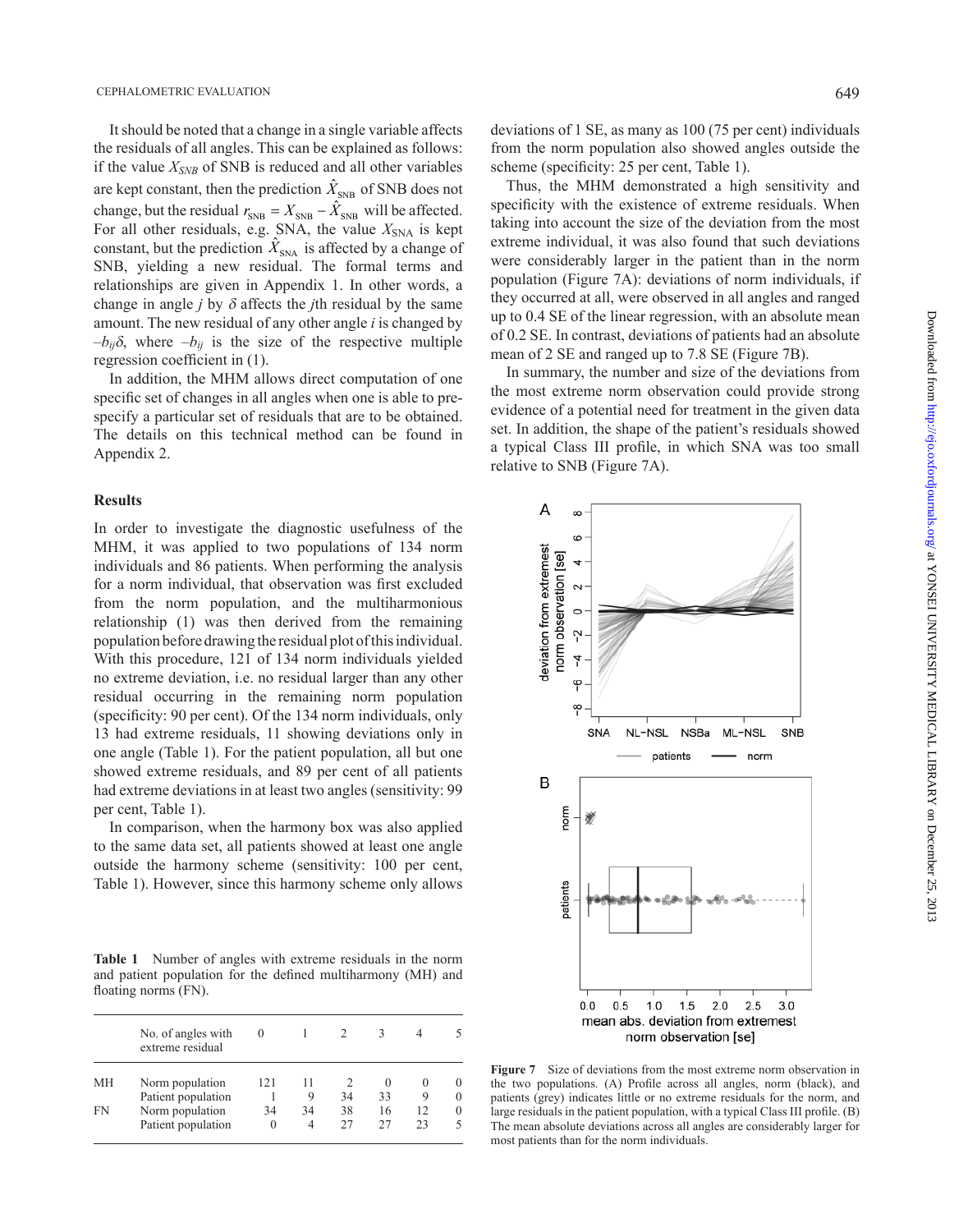## **Discussion**

In the present research, a graphical method was developed that provides three tools that may be helpful in the diagnosis of orthodontic patients and in the choice and evaluation of potential treatment (Bingmer, 2008). Firstly, it is necessary to quantify and describe 'norm' faces, i.e. the location, range, and correlation between the angles that are usually perceived as harmonic. Secondly, one should be able to identify deviations from these norm relationships in terms of the original angles, and finally, the method should be able to suggest a potentially successful treatment and to visualize its effects.

In order to answer these questions, the concept of MH was introduced: a combination of angles of the face was considered (perfectly) multiharmonic if every individual angle corresponded to its prediction derived from all other angles with multiple regression. The regression coefficients that quantify multiharmonic relationships were extracted from a predefined norm population. In a second step, a patient's angle combination was investigated by transforming the measurements of the angles into the residuals between the predicted and observed angles. These residuals were then represented in a residual plot. By comparing the residuals of a patient with the cloud of residuals obtained in the norm population, deviations from MH in individual angles can be identified. This can be helpful in the evaluation of a patient's original status, of potential treatment effects, and of the true treatment results. Finally, it can be a useful tool in follow-up studies for the identification of critical developments.

The application of the MHM to the Korean data set indicated a high diagnostic potential of the residual plot (sensitivity: 98.8 per cent, specificity: 90.3 per cent). The number and size of extreme residuals allowed an almost complete separation of the norm and patient population. Furthermore, specific problems such as a Class III malocclusion could be identified by the shape of the residual profile.

## *Identifying treatment progress with the MHM*

Experience in practical orthodontics is one of the most important factors in the prediction of the outcome of treatment. However, the MHM can be a helpful tool in the assessment of a patient's problems and the choice of a suitable treatment.

In the first place, the residual plot can indicate the angles within a patient's profile that show deviations from MH. A patient's initial values are shown in Table 2. In order to map the initial condition, one can represent the patient in the residual plot (Figure 8B). Here, this representation indicates that SNA is too small, whereas SNB and ML–NSL are larger than expected in a norm individual with the same values in the other angles. For orientation, the representation in the harmony box (Figure 8C) and a schematic figure of the constellation of the jaw bones (Figure 8A) are shown.

In order to investigate different treatment effects, the results of changes in individual angles with the help of the residual plot (Figure 9) can be visualized. For example, one could try to change one of the deviating angles, i.e. SNB (A), ML-NSL (B), or SNA (C). Figure 9 indicates that a reduction in SNB by approximately 7 degrees would result in a multiharmonious angle combination (the smallest triangles are inside the norm clouds for all angles). In contrast, reducing ML–NSL alone would not lead to a suitable angle configuration, and the same holds true for an increase in SNA. In both cases, the residual of at least one angle remains larger than all residuals in the norm population.

**Table 2** Cephalometric values of a patient before treatment (in degrees).

| SNA  | NL-NSL | NSBa  | ML-NSL | <b>SNB</b> |
|------|--------|-------|--------|------------|
| 83.5 | 6.5    | 129.2 | 36.5   | 90.7       |



**Figure 8** Representation of a patient's initial values. (A) Schematic visualization. (B) Residual plot of the multiharmony method. (C) Harmony box of floating norms. All representations indicate a strong disagreement between SNA and SNB.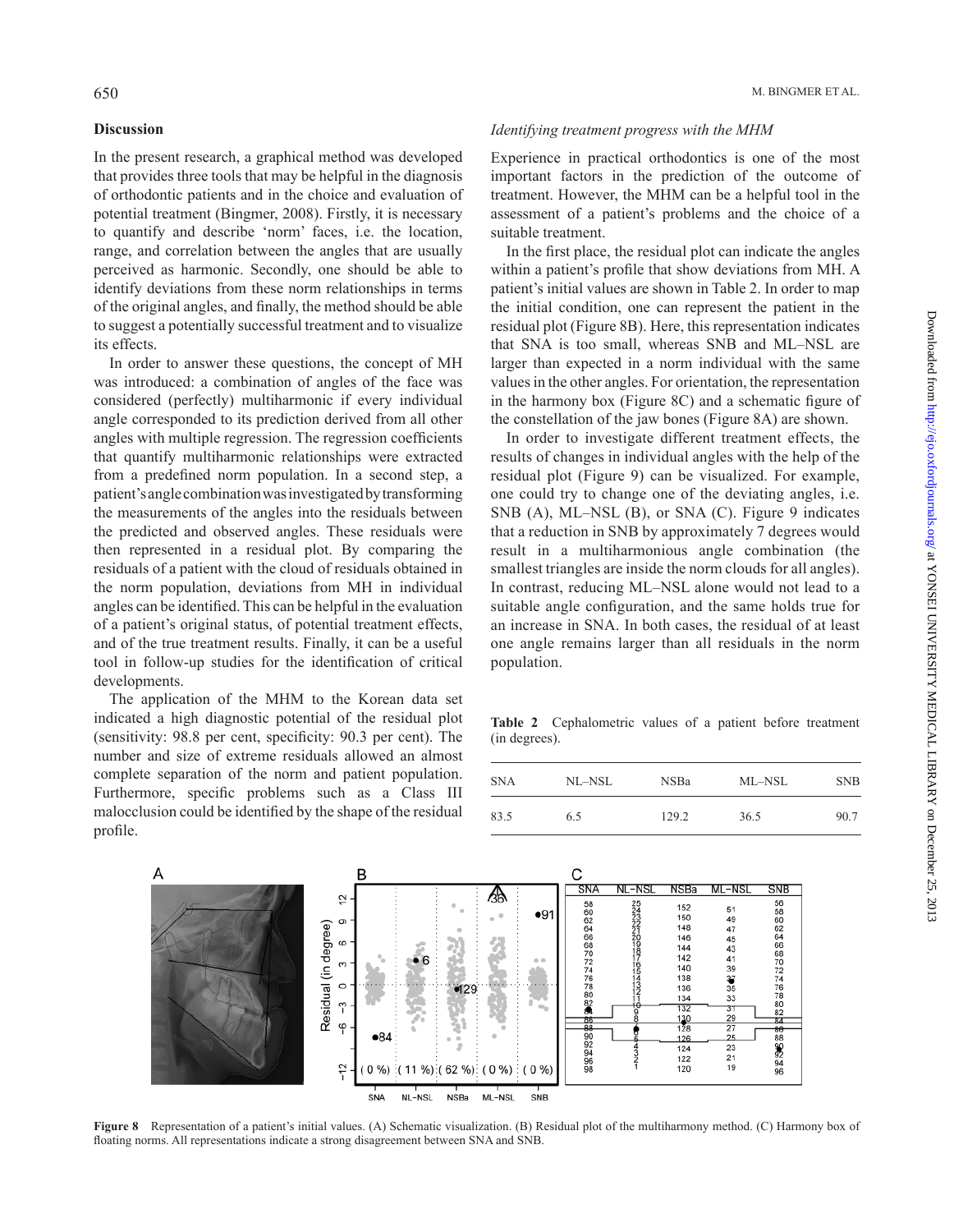

**Figure 9** Investigation of three potential treatments with the residual plot: The effects of corrections in the angles SNB, ML–NSL, and SNA are shown in panels (A), (B) and (C), respectively. Triangles are drawn in black for the angle that is varied. Large triangles indicate the initial values of the patient and small triangles the residuals resulting from the corresponding treatment.



**Figure 10** Residual plots of the patient immediately after treatment (A) and in the follow-up period (B). Panel (C) shows a schematic representation of the data in (A).

After treatment, the residual plot can be used to evaluate the resulting angle combination and to track its development during follow-up. The resulting new angle combination can be visualized in the residual plot (Figure 10A). The main change that was observed was a considerable reduction in SNB, and the residual plot indicates that this treatment improved the agreement between the angles: all residuals except ML–NSL could be shifted into the norm cloud. In addition, one can see that slight changes have occurred from Figure 10A (directly after treatment) to Figure 10B (follow-up period). A slight increase in SNB indicates a potentially critical development, pushing the point to the border of the norm cloud.

This indicates that the MHM residual plot can help to map the actual condition of a patient and support the search for successful treatment. In addition, it can be used to evaluate treatment and to trace an individual in the follow-up period. This could be useful in the timely detection of potentially critical developments.

#### *Multiharmony and FN-harmony*

As noted, the MHM residual plot and the FN-harmony box presented by Segner (1989) can lead to comparable interpretations of a patient's profile. In general, both approaches are based on linear regression and are thus highly related, particularly near the centre of the norm cloud. Because all regression hyperplanes cross this centre, an observation in the very centre of the norm cloud is perfectly harmonious with both methods (Figure 11A and 11B).

However, there is a conceptual difference between the methods. First, the MHM does not identify one specific predictor but compares every angle with all other angles (Figure 4). As a consequence, the definition of multiharmony is consistent and context-free (Table 3). In contrast, the harmony box requires one angle to be chosen as a predictor and thus the resulting definition of the FN-harmony depends on that predictor. A set of angles that is FN-harmonic when based on SNA will not be perfectly FN-harmonic when based on SNB (unless it is in the centre of the cloud).

This problem is taken into account in the MHM because multiharmony can only be obtained in the very centre of the norm cloud. Outside, at least one angle will show deviations from the prediction. In contrast, many sets of angles can be FN-harmonic, namely, all that are located on a horizontal line in the harmony box. For such a FN-harmonic observation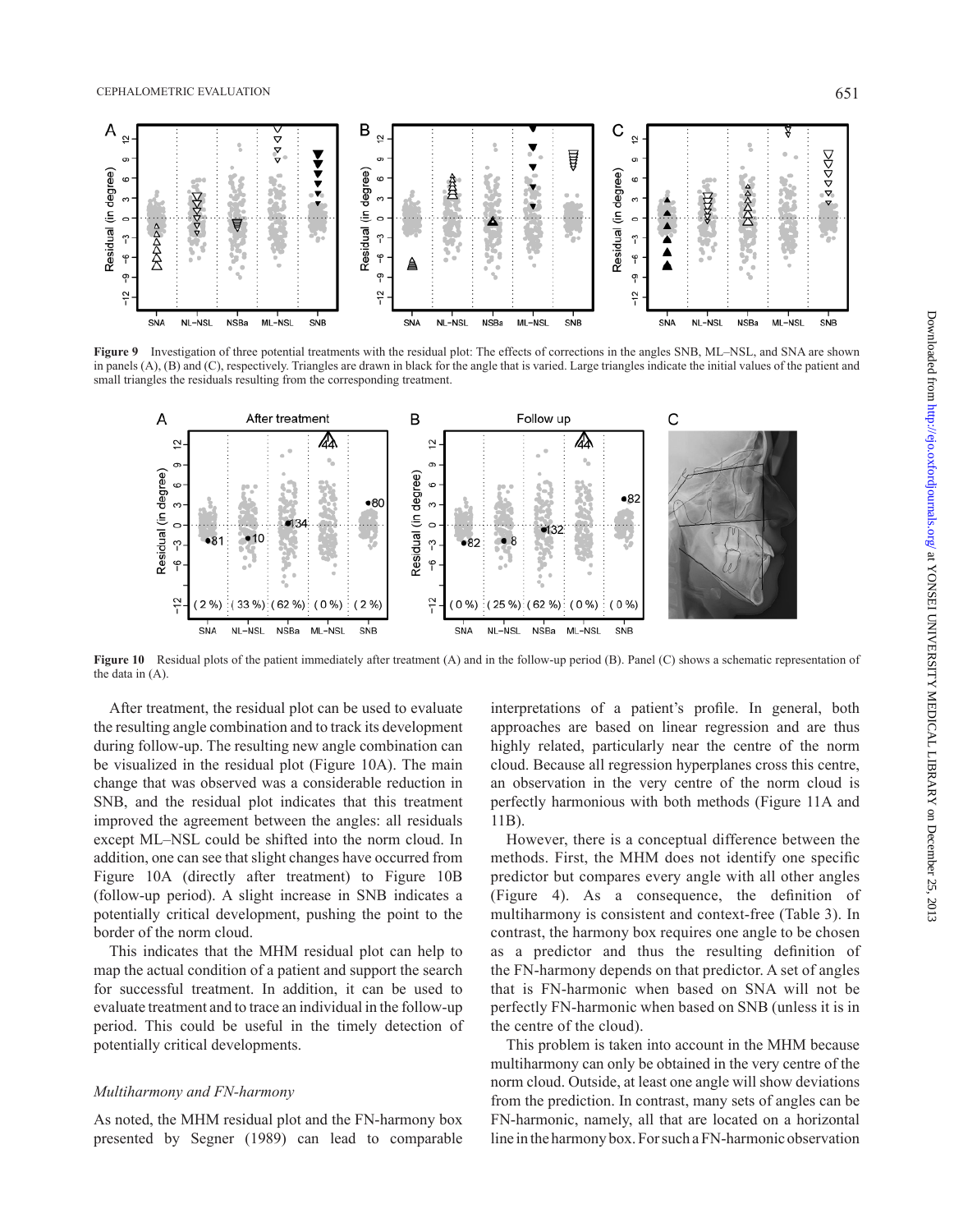

**Figure 11** Similarity and differences between floating norms (FN)-harmony and multiharmony (MH). Both methods classify the centre of the mass as harmonious [black horizontal line in A (FN) and zero residuals in B (MH)]. Outside the centre of the mass, all observations forming a horizontal line in the harmony box are FN-harmonic. These are, however, represented in the multiharmony method (MHM) residual plot by *k* − 1 zero residuals and one non-zero residual for the angle that served as a predictor in the harmony box (C), indicating that FN-harmony does not require the predictor to fit the other angles.

**Table 3** Comparison of multiharmony and floating norms (FN) harmony.

|                                                        | Multiharmony and<br>residual plot  | FN-harmony and<br>harmony box                                                                              |  |  |
|--------------------------------------------------------|------------------------------------|------------------------------------------------------------------------------------------------------------|--|--|
| Linear regression<br>Predictors for angle i<br>Harmony | Multivariate<br>Only in the centre | Univariate<br>All remaining angles One chosen angle (e.g. SNA)<br>In the centre and on<br>horizontal lines |  |  |
| Interpretation                                         | Context free                       | Depends on predictor                                                                                       |  |  |
| Sensitivity<br>Specificity                             | 99%<br>90%                         | 100%<br>25%                                                                                                |  |  |

outside the centre of the mass, the MHM residual plot shows that all angles agree with their prediction except for the predictor in the harmony box (Figure 11C, a rigorous proof of this mathematical relationship can be found in Appendix 3). MH thus contains an additional criterion for harmony. On the other hand, this approach helps to circumvent the problem of predictor choice and thus yields one consistent interpretation. Finally, deviations from perfect harmony that are still considered normal are derived in the MHM from the observations in the norm population. As a consequence, the MHM is able to recognize most norm individuals, while in contrast, 75 per cent of norm individuals show angles outside the FN-harmony scheme.

In addition to these differences between MH and FN-harmony, it should also be noted that the definition of a norm depends crucially on the chosen population (e.g. Hwang *et al.*, 2002). Different populations may differ in the location of individual variables and in the correlations between angles, and they may also show different sizes of variability in faces that are perceived as normal. These differences should be taken into account by adjusting the coefficients in the linear regression separately for each individual population. This can then serve as a reference for patients of that particular population.

#### **Conclusions**

The MHM enables the identification of specific variables that show deviations from relationships which would be perceived as normal. In addition, the MHM helps to graphically compare various potential treatments and investigate whether they lead to a multiharmonic angle combination. Although this method is explorative, it can visualize the effects of different treatments in a concise way and thus help to find the most suitable treatment approach for each individual. It is easily implemented on a personal computer.

The presented MHM allows for extensions in various ways. First, it is not restricted to the five variables used. It can easily be applied to a higher number of variables, including angles from 3D facial representations and thus allows for visualizing treatment objectives regarding skeletal and soft tissue changes. Second, one could also combine the evaluation of different treatments with expert knowledge about specific problems and discomfort, allowing for a combination of objective and experience-based criteria. Finally, depending on the intended effect, the graphical representation of the residual plot could also be extended, including for example a graphical indication of extreme residuals or a box that shows the size of a SD, similar to the representation in the harmony box. The MHM can thus serve as a supportive tool for the orthodontic expert in the diagnosis and decision for potential treatment.

# **Funding**

National Research Foundation of Korea grant funded by the Korean Government (NRF-0000-614-E00004).

## **Acknowledgements**

We are grateful to Brooks Ferebee for stimulating discussions and inspiring ideas. We also thank Lutz Mattner for proposing the name of the MHM and Stefan Kopp for helpful comments on the manuscript.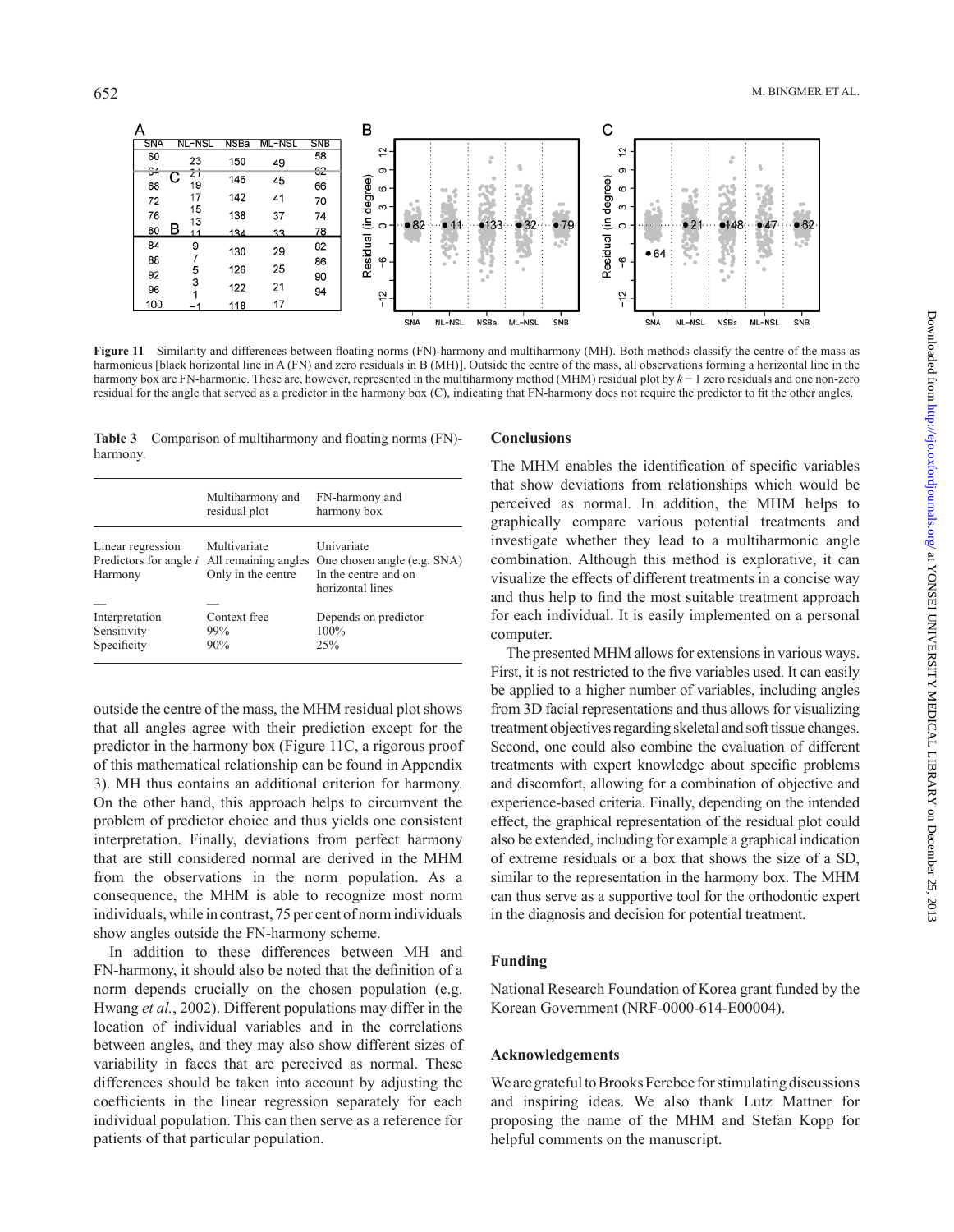#### **References**

- Baik H, Han H, Kim D, Proffit W 2000 Cephalometric characteristics of Korean Class III surgical patients and their relationship to plans for surgical treatment. International Journal of Adult Orthodontics and Orthognathic Surgery 15: 119–128
- Battagel J M 1993 A comparative assessment of cephalometric errors. European Journal of Orthodontics 15: 305–314
- Beckmann S H, Segner D 2002 Floating norms and post-treatment overbite in open bite patients. European Journal of Orthodontics 24: 379–390
- Bingmer M 2008 Eine anschauliche Methode zur mehrdimensionalen Ausreißererkennung in der Kieferorthopädie. Thesis, Goethe University Frankfurt
- Bishara S E, Jakobsen J R 1985 Longitudinal changes in three normal facial types. American Journal of Orthodontics 88: 466–502
- Downs W B, Aurora I 1948 Variations in facial relationships: their significance in treatment and prognosis. American Journal of Orthodontics 34: 812–840
- Franchi L, Baccetti T, McNamara Jr J A 1998 Cephalometric floating norms for North American adults. Angle Orthodontist 68: 497–502
- Hasund A, Böe O 1980 Floating norms as guidance for the position of the lower incisors. Angle Orthodontist 50: 165–168
- Hwang H S, Kim W S, McNamara Jr J A 2002 Ethnic differences in the soft tissue profile of Korean and European-American adults with normal occlusions and well-balanced faces. Angle Orthodontist 72: 72–80
- Inselberg A, Dimsdale B 1990 Parallel coordinates: a tool for visualizing multi-dimensional geometry. VIS ′90: Proceedings of the 1st conference on Visualization ′90. IEEE Computer Society Press, Los Alamitos, pp. 361–378
- Jarabak J R, Fizzell J A 1972 Technique and treatment with light wire edgewise appliances, 2nd edn. Mosby, St Louis
- Järvinen S 1986 Floating norms for ANB angle as guidance for clinical considerations. American Journal of Orthodontics and Dentofacial Orthopedics 90: 383–387
- Kao C, Chen F, Lin T, Huang T 1995 The craniofacial morphologic structures of the adult with Class III malocclusion. International Journal of Adult Orthodontics and Orthognathic Surgery 10: 285–293
- Keim R, Gottlieb E, Nelson A, Vogels D 2002 JCO study of orthodontic diagnosis and treatment procedures, Part 1: Results and trends. Journal of Clinical Orthodontics 36: 553–568
- McIntyre GT, Mossey P A 2003 Size and shape measurement in contemporary cephalometrics. European Journal of Orthodontics 25: 231–242
- McNamara Jr J A 1984 A method of cephalometric evaluation. American Journal of Orthodontics 86: 449–469
- McNamara Jr J A, Ellis E 1988 Cephalometric analysis of untreated adults with ideal facial and occlusal relationships. International Journal of Adult Orthodontics and Orthognathic Surgery 3: 221–231
- Melsen B, Baumrind S 1995 Clinical research applications of cephalometry. In: Athanasiou A E (ed). Orthodontic cephalometry, Mosby-Wolfe, London, pp. 181–202
- Park I, Bowman D, Klapper L 1989 A cephalometric study of Korean adults. American Journal of Orthodontics and Dentofacial Orthopedics 96: 54–59
- Ricketts R M 1957 Planning treatment on the basis of the facial pattern and an estimate of its growth. Angle Orthodontist 27: 14–37
- Schudy F F 1963 Cant of the occlusal plane and axial inclinations of teeth. Angle Orthodontist 33: 69–82
- Schudy F F 1964 Vertical growth versus anteroposterior growth as related to function and treatment. Angle Orthodontist 34: 75–94
- Schwarz R 1926 Cephalometric methods and orthodontics. International Journal of Orthodontia, Oral Surgery and Radiography 12: 1078–1102
- Segner D 1989 Floating norms as a means to describe individual skeletal patterns. European Journal of Orthodontics 11: 214–220
- Segner D, Hasund A 1994 Individualisierte Kephalometrie, 2nd edn. Franklin Printing and Publishing House Ltd, Hamburg
- Solow B 1966 The pattern of craniofacial associations. A morphological and methodological correlation and factor analysis study on young male adults. Acta Odontologica Scandinavica 24: 1–174
- Solow B 1980 The dentoalveolar compensatory mechanism: background and clinical implications. British Journal of Orthodontics 7: 145–161
- Steiner C C 1953 Cephalometrics for you and me. American Journal of Orthodontics 39: 729–755
- Steiner C C 1959 Cephalometrics in clinical practice. Angle Orthodontist 29: 8–29
- Tollaro I, Baccetti T, Franchi L 1996 Floating norms for the assessment of craniofacial pattern in the deciduous dentition. European Journal of Orthodontics 18: 359–365

### **Appendix 1**

#### *Treatment effects on the residual plot*

For  $k = 2$  dimensions the manner in which a set of angles is represented in the residual plot is illustrated. For  $k = 2$ angles, (1) reduces to two univariate linear regressions:

$$
\hat{X}_1 = b_{10} + b_{12}X_2
$$
 and  $\hat{X}_2 = b_{20} + b_{21}X_1$ .

The two regression lines (Figure 12A and 12B) differ in slope unless  $X_1$  and  $X_2$  are perfectly correlated. A patient  $P = (x_1, x_2)$  (Figure 12A) is then represented in the residual plot with two residuals (circles in Figure 12C)

$$
r_1 = x_1 - (b_{10} + b_{12}x_2)
$$
 and  $r_2 = x_2 - (b_{20} + b_{21}x_1)$ . (A.1)

Changing  $x_1$  by  $\Delta x_1 := x_1' - x_1$  yields new residuals in both variables (*P*′ in Figure 12B, C):

$$
r'_1 = x'_1 - (b_{10} + b_{12}x_2)
$$
 and  $r'_2 = x'_2 - (b_{20} + b_{21}x_1)$ . (A.2)

Thus, the residuals have changed by

$$
r'_1 - r_1 = x'_1 - x_1 = \Delta x_1 \text{ and}
$$
  
\n
$$
r'_2 - r_2 = -b_{21}(x'_1 - x_1) = -b_{21}\Delta x_1.
$$
 (A.3)

The same holds true for higher dimensions: the coefficients  $b_{ii}$  of the multiple regression determine the amount to which a change in one angle *j* affects the other residuals  $r_i$ . If  $r'_i$  denotes the new residual in angle *i* after adjusting angle *xj*, the following equation is obtained:

$$
r'_{i} - r_{i} = \begin{cases} \Delta x_{j} & i = j \\ -b_{ij} \Delta x_{j} & i \neq j. \end{cases}
$$
 (A.4)

## **Appendix 2**

*Mathematical derivation of a particular treatment*

From (A.4), let

$$
M = \begin{pmatrix} 1 & -b_{12} & \cdots & -b_{1k} \\ -b_{21} & 1 & \cdots & -b_{2k} \\ \vdots & \vdots & \ddots & \vdots \\ -b_{k1} & \cdots & -b_{k(k-1)} & 1 \end{pmatrix}
$$
 (A.5)